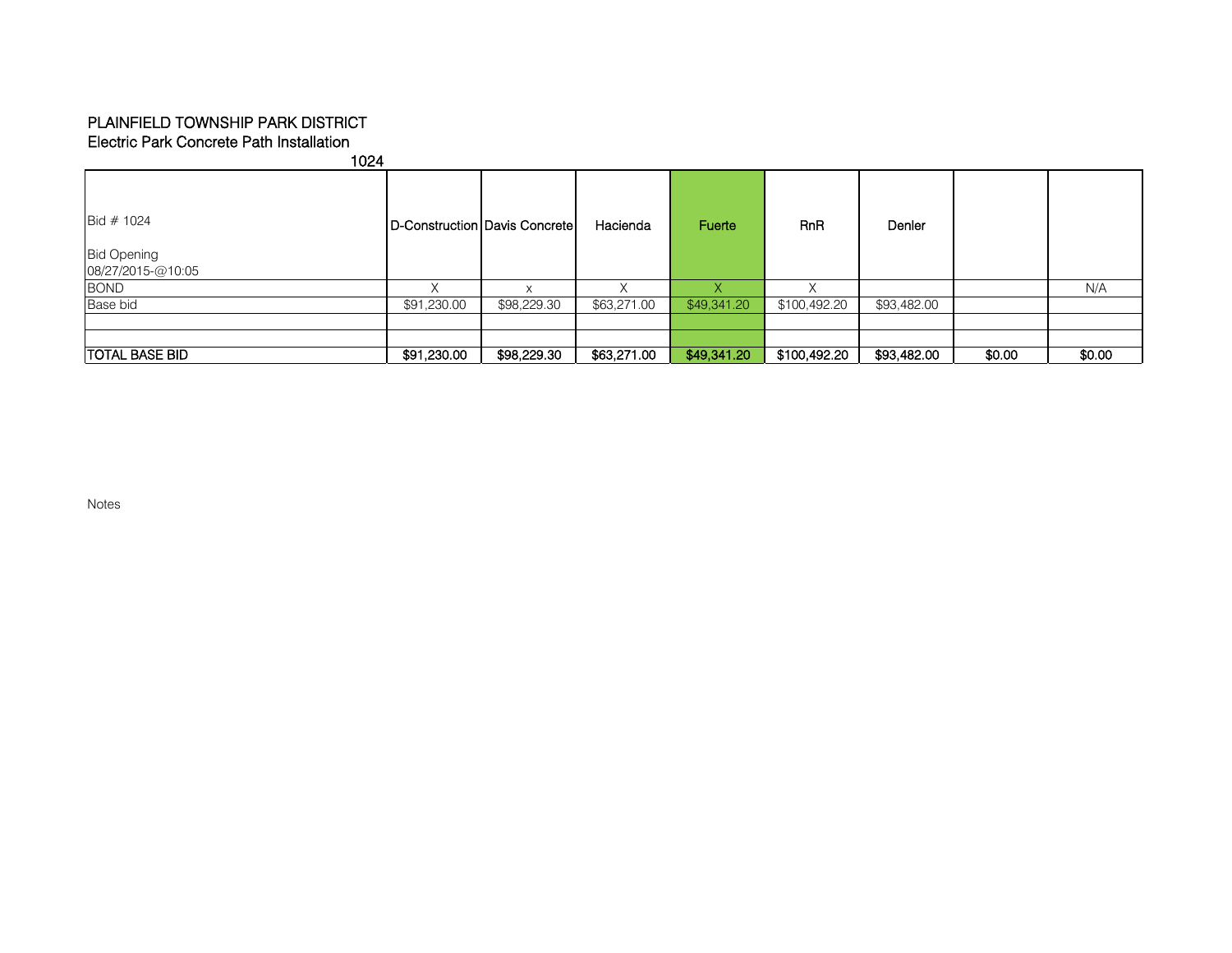## 1021-Prescribed Fall Burns PLAINFIELD TOWNSHIP PARK DISTRICT

| 1021- Prescribed Fall Burns<br>10:15 7/23/2015 | <b>Tall Grass</b> | Integrated<br>Lakes mgmt. |
|------------------------------------------------|-------------------|---------------------------|
| <b>BOND</b>                                    | $\mathsf{x}$      | X                         |
| Eaton Preserve                                 | \$1,650.00        | \$3,004.00                |
| Norman Greenway                                | \$10,630.00       | \$18,052.00               |
| Mather Woods                                   | \$5,170.00        | \$7,360.00                |
| <b>TOTAL BASE BID</b>                          | \$17,450.00       | \$28,416.00               |
| <b>ALTERNATE BID</b>                           |                   |                           |
| Alternate #1-Auburn Lakes                      | \$2,880.00        | \$4,852.00                |
| Alternate $# 2$ The Ponds                      | \$1,650.00        | \$3,268.00                |
| Alternate $# 3$ Riverview                      | \$4,220.00        | \$4,588.00                |
| <b>TOTAL ALTERNATE BID</b>                     | \$8,750.00        | \$12,708.00               |
| <b>TOTAL BID (Base + Alternates)</b>           | \$26,200.00       | \$41,124.00               |

Notes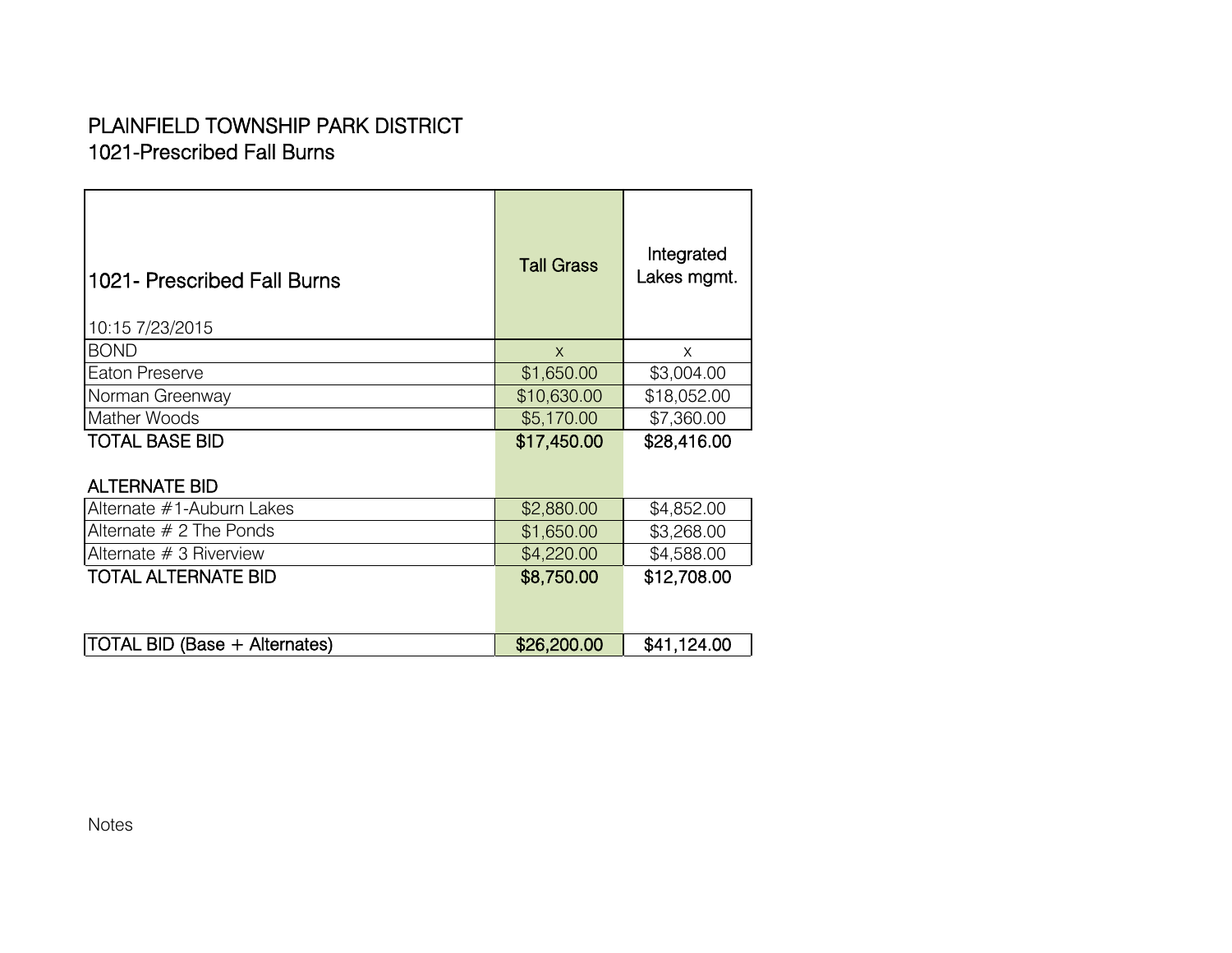## 1020-Asphalt Repairs PLAINFIELD TOWNSHIP PARK DISTRICT

| 1020-Asphalt Repairs<br>10:15 7/23/2015 | Denler, Inc. |
|-----------------------------------------|--------------|
| <b>BOND</b>                             | X            |
| Clow Stephens                           | \$26,400.00  |
| Northwest                               | \$14,350.00  |
| Admin Building                          | \$4,420.00   |
| Van Horn-Sealcoating                    | \$12,712.50  |
| Van Horn Patching                       | \$12,300.00  |
| Streams-Sealcoating                     | \$4,810.00   |
| Streams-Patching                        | \$5,000.00   |
| Electric-South                          | \$896.00     |
| Electric-North                          | \$980,00     |
| Eaton Preserve                          | \$7,250.00   |
| TOTAL BASE BID                          | \$89,118.50  |
| <b>ALTERNATE BID</b>                    |              |
| Alternate #1-Clow Stephens              | \$65,900.00  |
| Alternate # 2-Electric Park Path        | \$40,000.00  |
| Alternate # 3-Eaton Path                | \$12,288.00  |
| Alternate #4-Parking blocks             | \$10,670.00  |
| <b>TOTAL ALTERNATE BID</b>              | \$128,858.00 |
| <b>TOTAL BID (Base + Alternates)</b>    | \$217,976.50 |